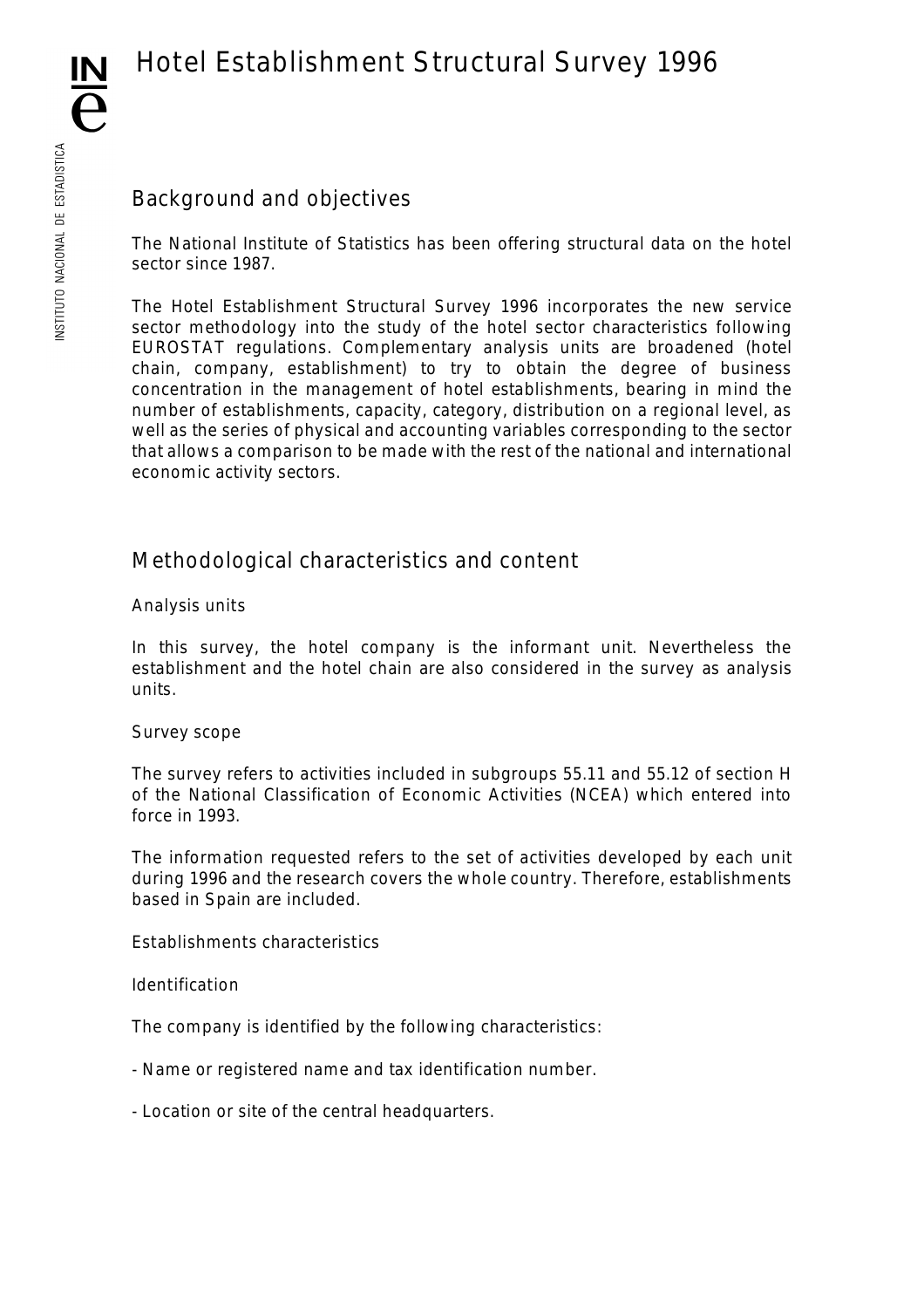#### **Companies activities**

**The European Union suggests the activity that generates the maximum added value as an objective criterion for determining the main activity of a company. The survey is directed at companies whose main activity is lodging guests whether or not they have a restaurant service, whilst they may well have other activities as well.**

#### **Company establishments**

**This involves obtaining the number of establishments that the company has and if they are situated in Spain, other countries of the European Union and other countries outside the Union.**

#### **Employed personnel**

**Given the peculiar characteristics of the hotel sector 30 June has been used the reference date.**

#### **Accounting information**

**One of the survey's objectives is to make information available on a series of economic variables. Both to collect information on monetary movements and purchases, expenses and income are taken as criteria of the General Accounting Plan (GAP) of 20 December 1990.**

**Among the most important groupings the following are covered:**

**- Total purchases of goods and services: This corresponds to the value of all the goods and services bought or consumed in the productive process during the reference period. It represents the value of goods and services bought or consumed as in a production process, excluding fixed assets, whose consumption is registered as fixed capital. In the production process, goods and services may be transformed or consumed completely.**

**- Personnel expenses: Payments in cash or in kind carried out by employers for the work carried out in the reference period. Includes wages and salaries, compensation, company social security, contributions to complementary pension systems and other corporate cost entries.**

**- Business volume: Amount of turnover that is derived from the sale of products and provision of services, once discounts, etc. for prompt payment, returns and taxes on sales, VAT or GICT, special taxes and other taxes levied on clients and collected by the Public Treasury, as well as other deductible taxes similar to VAT on sold products are deducted.**